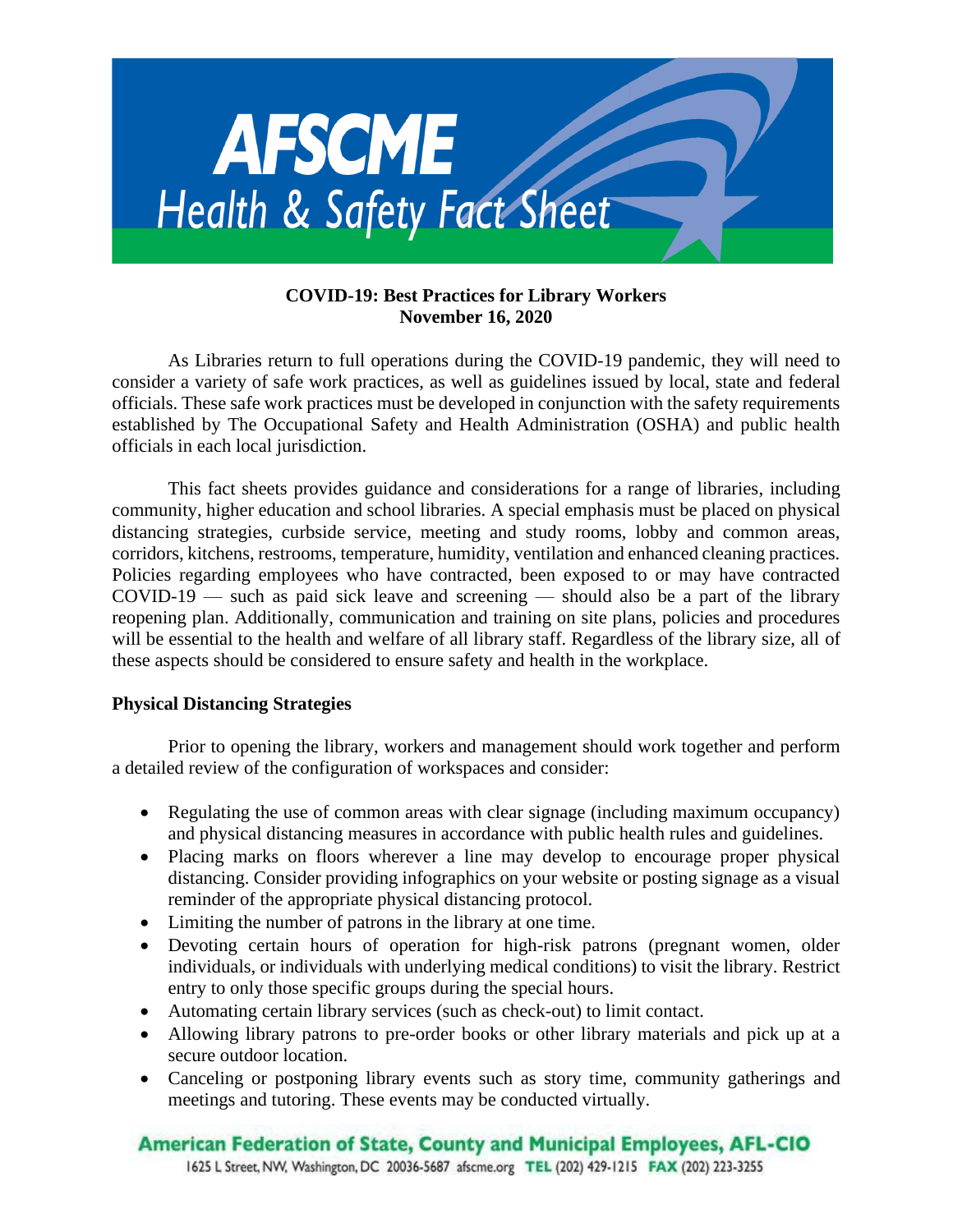- Positioning library computers, desks and chairs to ensure appropriate physical distancing. Consider staggering computer access times.
- Encouraging employees and families not to linger or socialize in the library. Consider limiting the amount of time patrons can spend in the library, limiting the hours of library operation or both.
- Closing or eliminating shared common areas to avoid crowds.
- Eliminating reception seating areas and requiring clients, visitors and guests to phone ahead for a specific time to enter the library.
- Installing a plastic partition at the reception area and in spaces where one-on-one meetings are conducted to provide a barrier between the public and library staff.
- Reviewing floorplans and removing or reconfiguring seats, furniture and workstations to achieve physical distancing in accordance with guidelines (generally six feet).
- Reconfiguring workstations so that employees do not face each other or installing partitions (plastic or other material) if facing each other cannot be avoided.
- Installing partitions between employees' workspaces (e.g., desks) if physical distancing between employees is not possible.

# **Curbside Services**

In order to provide curbside services, libraries will need to ensure that they have sufficient staff to provide these services, their staff are well-informed about the services and they can keep staff safe before, during and after the services. Things to consider include:

- What days and times will you offer curbside pickup and delivery services?
- How many staff will you need to provide these services? Have you created your process for curbside pickup and delivery?
- Have staff been trained on your process for curbside pickup and delivery?
- Are there adequate personal protective equipment (PPE), service equipment (e.g., book carts, tables and bins) and supplies (e.g., bags to pack materials) for staff to provide the services?
- Is there enough space for staff to stage materials requested by patrons?

# **In-Library Browsing**

Libraries should reduce operating hours to allow for on-going, off-hour sanitation and cleaning. For example, some libraries plan to close for an hour in the middle of the day to allow for cleaning.

Libraries will need to determine the number of hours the library can reasonably be open to the public and consider:

- Are enough staff available to cover all the hours? How many staff do you need to deliver services? Will staff be able to stay appropriately distanced? How will hours and services be modified if staff are unable to work due to illness?
- How will the library screen staff for COVID-19 symptoms and do so in a confidential way?
- Which staff will be able to work from home when the building is open? How will that be determined?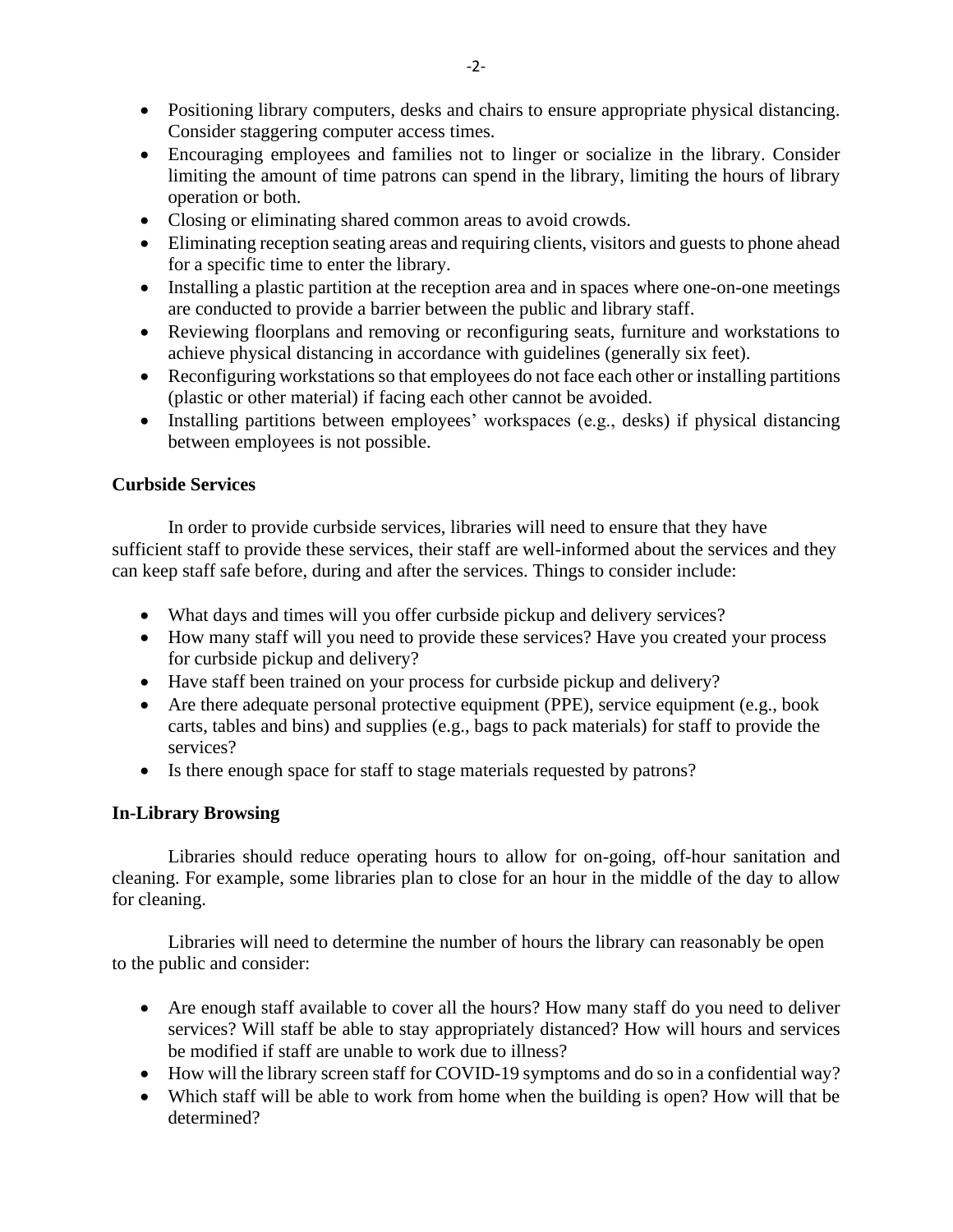• Which special hours will be offered to at-risk populations (e.g., elderly, pregnant women, special-needs populations)?

#### **Public Computers and Shared Equipment**

Public computers should be spaced at least six feet apart, or if that is not possible, equipment should be blocked off and chairs removed to maintain six-foot distancing between patrons. Public computers, shared technology and equipment accessible to multiple users must be wiped down and disinfected between uses. Provide wipes to patrons to wipe down equipment after use. Also consider:

- Who will be responsible for cleaning the computers?
- Are there covers or sleeves for shared equipment that patrons will use?
- How will staff assist patrons with computer equipment and still meet social distancing requirements?

#### **Materials and Collections**

Books and other materials should be placed in marked containers after being handled or returned by patrons and subject to 24-hour quarantine before being returned to shelves by library workers. All materials that have been checked out and returned to the library, placed on a shelving cart or are found out of place in the library (e.g., on tables) need to be quarantined for 24 hours.

#### **Meeting and Study Rooms**

If in-person meetings are essential, or study rooms are used, consider limiting the size of the meetings in accordance with local, state and federal guidelines. In-person meetings should only take place if physical distancing can be achieved. Meeting and study rooms that are used should be disinfected regularly and after each use. Disinfectant wipes or spray should be left in each conference room, and employees should be encouraged to wipe down all surfaces and equipment (e.g., mouse, keyboard and phone) touched during conference room meetings. Lingering and socializing before and after meetings should be discouraged, and employees should be encouraged to use virtual meeting tools, including phone and video conferencing, in lieu of in-person meetings, whenever possible.

# **Lobby and Common Areas**

Common areas (e.g., lobby, security check-in and delivery-receiving areas) should be cleaned and disinfected at least daily. Prominently display signage encouraging staff and visitors to:

- Follow physical distancing recommendations.
- Practice good personal and environmental hygiene (e.g., handwashing, respiratory etiquette and cleaning frequently touched objects).
- Respect occupancy limits.
- Not linger or socialize in common areas and around building entrances and exits or loading docks.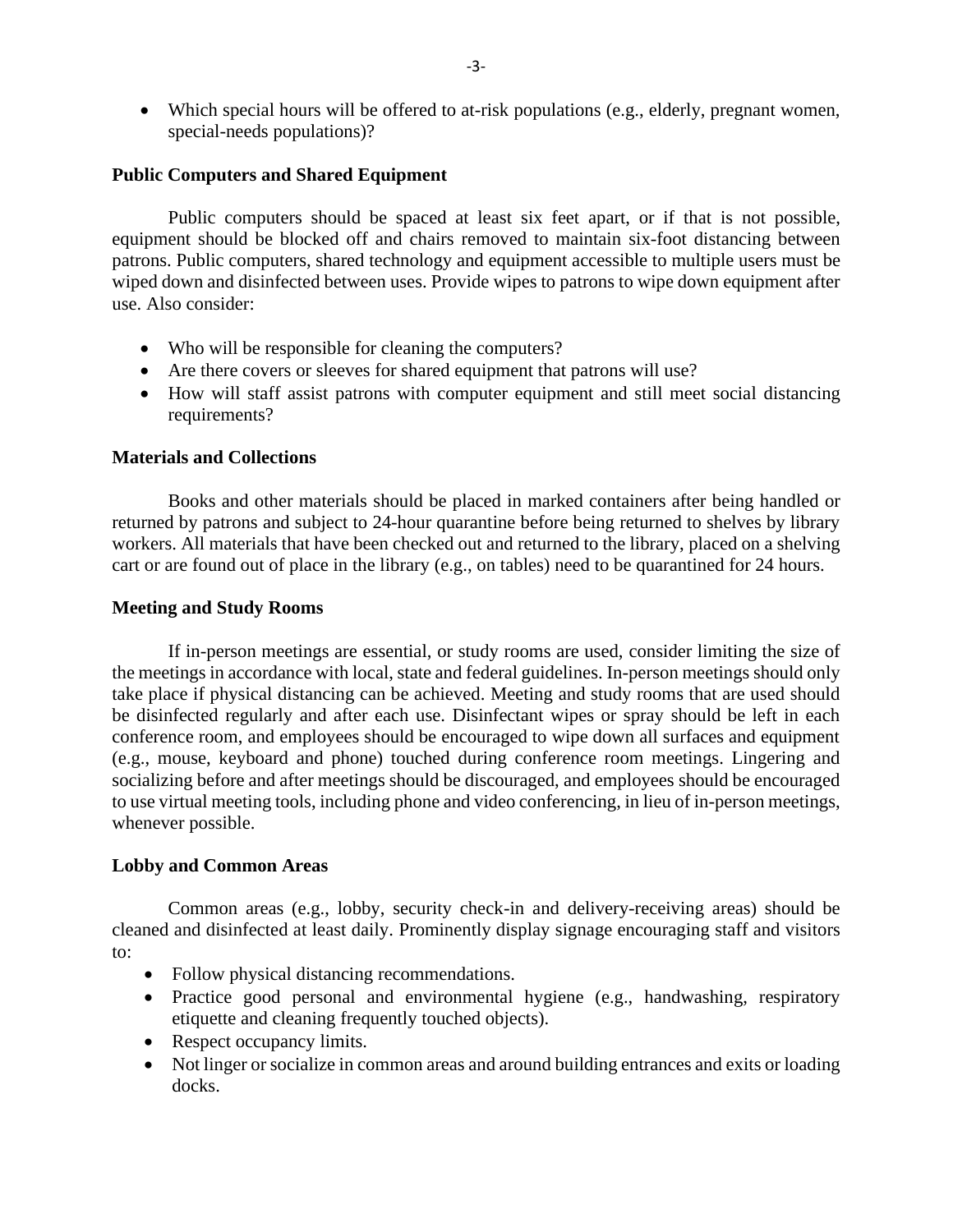Additionally, libraries should eliminate literature, pamphlet and promotional tables from common areas. If feasible, libraries should end cash transactions and move to an electronic or prepayment system for goods, permits, fees, etc. Where kiosks and electronic portals are used to obtain services, all portals, pens and styluses should be disinfected after each use. Disinfectant, cleaning supplies and hand sanitizer with at least 60% alcohol should be made available for visitors to use in common areas.

### **Breakrooms**

Breakroom areas should be cleaned and disinfected at least twice daily. There should be a special emphasis on cleaning after typical break times (coffee and lunch hours). Congregating in kitchen areas should be discouraged, and the occupancy of the space should be limited to achieve physical distancing.

Kitchen equipment and utensils should be cleaned on a regular basis. This includes coffee machines, refrigerator handles, dishwashers, microwaves, toasters, water and beverage faucets and ice machine handles.

All silverware, dinnerware, utensils and coffee pots should be cleaned in the dishwasher. This helps ensure thorough cleaning and disinfection. If silverware and dishes cannot be kept clean and covered, disposable, individually wrapped options are recommended.

Ice machines that require a handheld scoop should be disconnected and taken out of service.

If vending machines are available for employee use, disinfecting should be required after each use. Eliminate public access to vending machines.

# **Restrooms**

Keep bathrooms clean and disinfect them on a consistent basis. Limit occupancy if a multistall restroom exists. Provide disposable, foldable paper towels that can be dispensed freely, without having to touch a handle on a dispenser; or install automated touch-free dispensing machines. Disconnect or tape off hand air dryers. Doors to restrooms should be able to be opened and closed without touching handles if possible. For bathrooms intended for staff use only, provide a key to each employee so disinfection measures can be better controlled. Additionally, workplaces should:

- Place a trash can and disposable towels by the door if the door cannot be opened without touching the handle.
- Place signs indicating that toilet lids (if present) should be closed before flushing. SARS-COV-2 — the virus that causes COVID-19 — may be aerosolized when flushing the toilet.
- Place signs asking employees and the public to wash hands before and after using the restroom.
- Clean and disinfect restrooms available for public use on an hourly basis.
- Vent separately where possible (e.g., turn exhaust fan on if vented directly outdoors and run fan continuously).
- Keep bathroom windows closed if open windows could lead to re-entrainment of air into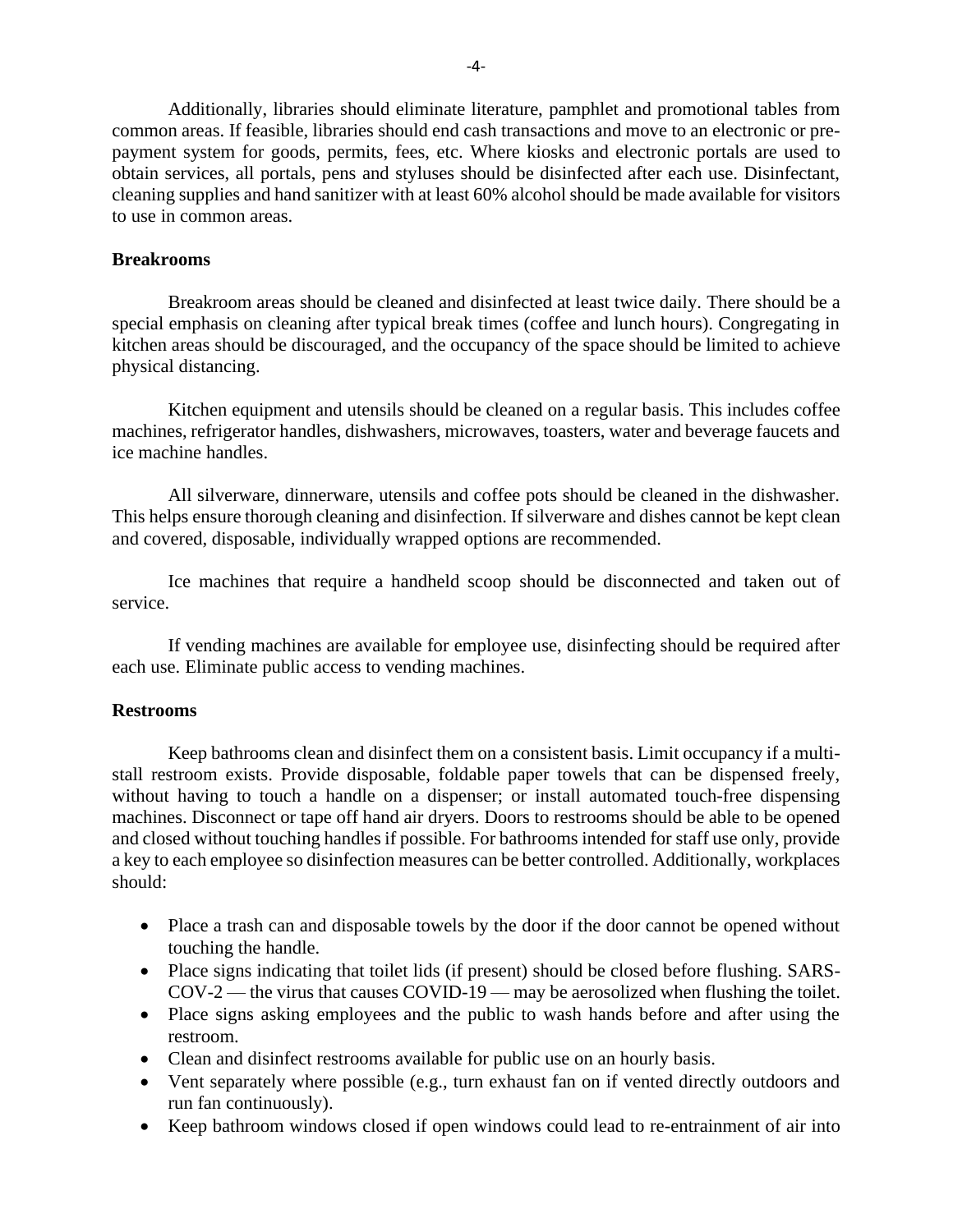other parts of the building (i.e., if the exhausted air could re-enter the building through air intakes or other openings).

• Have an ample supply of hand soap and sanitizer available for use.

### **Ventilation, Temperature and Humidity**

Proper temperature and humidity and adequate flow of fresh air to workspaces is essential. Ventilation and filtration provided by heating, ventilating and air-conditioning systems can reduce the airborne concentration of SARS-CoV-2 and thus the risk of transmission through the air. Disabling of heating, ventilating and air-conditioning systems is not a recommended measure to reduce the transmission of the virus.

Workers and employers should consult with building owners and HVAC technicians to ensure maximum flow of fresh air is passing through the ventilation system. Additional steps that can be taken include:

- Ensuring restrooms are under negative pressure.
- Cleaning and disinfecting all HVAC intakes and returns daily.
- Making certain that the proper filtration to control SARS-CoV-2 transmission (minimum efficiency reporting value  $\geq$  13) is being used, instead of less effective filtration that might otherwise be recommended for normal office use.
- When feasible, disinfecting filters with a 10% bleach solution or another appropriate disinfectant, approved for use against SARS-CoV-2, before removal. Filters (disinfected or not) can be bagged and disposed of in regular trash.
- Maintaining temperature at 68.5-75°F in the winter, and from 75-80.5°F in the summer.
- Maintaining relative humidity at 40-60% throughout the year.

Another important consideration is whether to use portable and hard mounted fans. If these fans are used, take steps to minimize air from fans blowing from one person directly to another. Inspect windows and doors prior to reopening to ensure there are no leaks.

#### **Cleaning and Disinfecting**

Based on what is currently known about SARS-CoV-2, transmission of this coronavirus occurs much more commonly through respiratory droplets than through contact with surfaces and objects. However, current evidence suggests that SARS-CoV-2 may remain viable for hours to days on surfaces made from a variety of materials (plastics, glass, metal, linens, wood and cardboard). Cleaning of visibly dirty surfaces followed by disinfection is a best practice measure for prevention of COVID-19 and other viral respiratory illnesses in workplaces.

Employers should implement and workers should engage in routine cleaning of frequently touched surfaces (e.g., tables, doorknobs, light switches, handles, desks, toilets, faucets and sinks) with EPA registered disinfectants that are appropriate for surfaces and objects, following label instructions. Labels contain instructions for safe and effective use of the cleaning product, including precautions you should take when applying the product. Additionally, a Safety Data Sheet (SDS) should be available with each product available for employee use.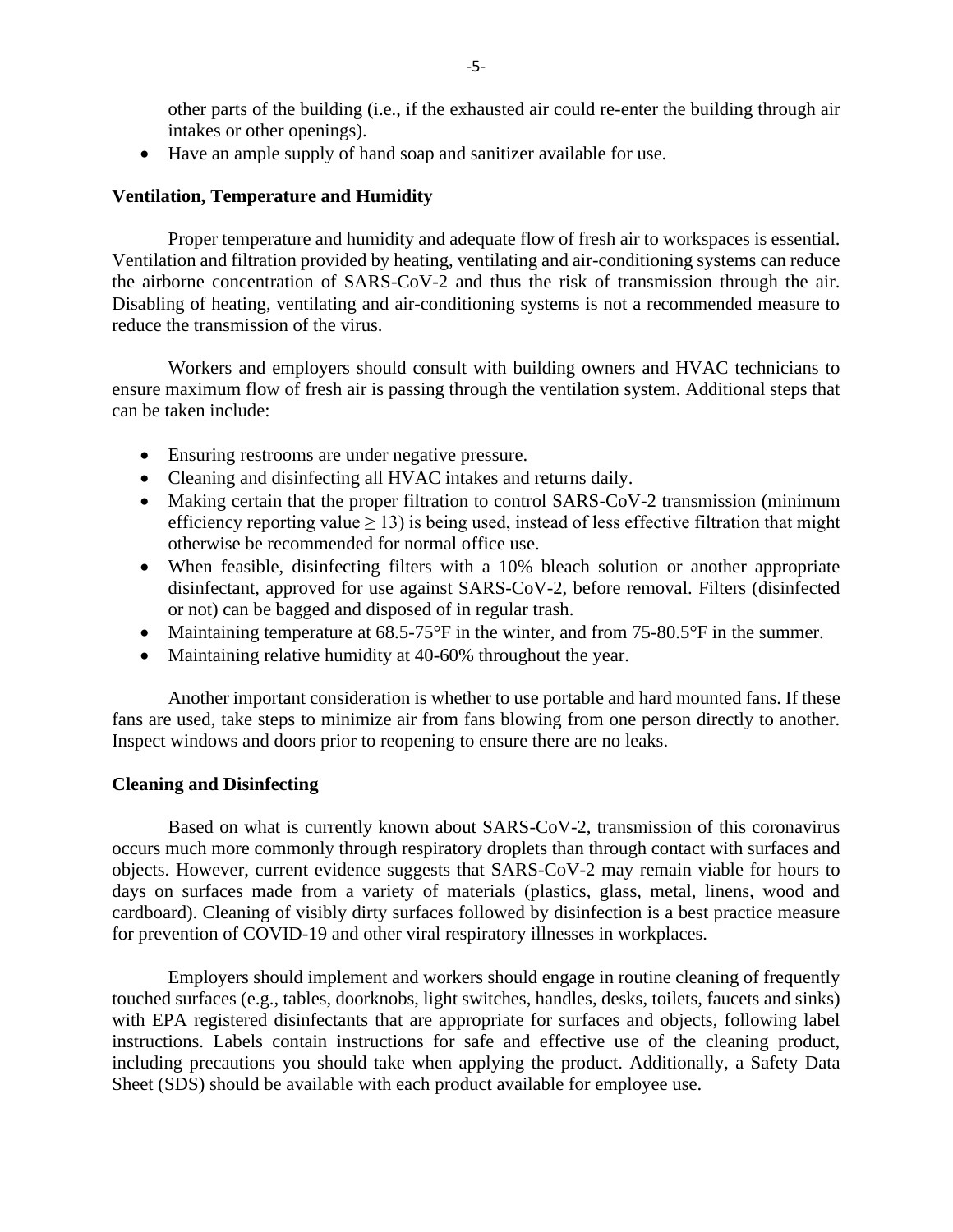Employers are responsible for ensuring that workers are protected from exposure to SARS-CoV-2, including workers tasked with cleaning surfaces that may be contaminated with SARS-CoV-2. Employers are also required to make sure workers are protected from exposure to harmful levels of chemicals used for cleaning and disinfection. Employers must select PPE that will protect workers against SARS-CoV-2 and hazards associated with chemicals to which they may be exposed. Workers must wear PPE to help minimize exposure to the virus and chemicals through inhalation, contact or ingestion. Examples of PPE that may be needed during cleaning and decontamination include:

- Nitrile gloves.
- Goggles or face shields.
- Fluid-resistant or fluid-impermeable gowns, coveralls and aprons.
- Dedicated work clothing and washable shoes with shoe or boot covers.
- Facemasks (e.g., surgical masks) that cover the nose and mouth. In some cases, additional respiratory protection (e.g., N95, powered air-purifying respirators or better) may be necessary to protect workers from exposure to SARS-CoV-2 or disinfectants.

Workers must receive training on and demonstrate an understanding of:

- When to use PPE.
- Which PPE is necessary.
- How to properly don, use and doff PPE in a manner to prevent self-contamination.
- How to properly dispose of or disinfect and maintain PPE.
- The limitations of PPE.

Any reusable PPE must be properly cleaned, decontaminated and maintained after and between uses. Facilities should have policies and procedures describing a recommended sequence for safely donning and doffing PPE. Depending on the hazards posed by the size of a spill, degree of contamination or other factors, required PPE may be different than what is described in this fact sheet.

# **Communication**

Workers and employers should collaborate and designate an effective means of communicating information on new workplace policies and changes prior to reopening and upon resuming operations. A communication policy that establishes formal and informal routes of communication for staff to express concerns, questions, comments and feedback is a necessity.

Consistent communication should include information on disinfection schedules, reporting policies for symptomatic staff, sick leave policies and health and safety protections in place. Additionally, communication on changes in hours of operations and building closures or limited building access will be required. If the workplace is in a multi-tenant location, a communication vehicle with other tenants to inform of potential and confirmed COVID-19 cases present in the building should be established.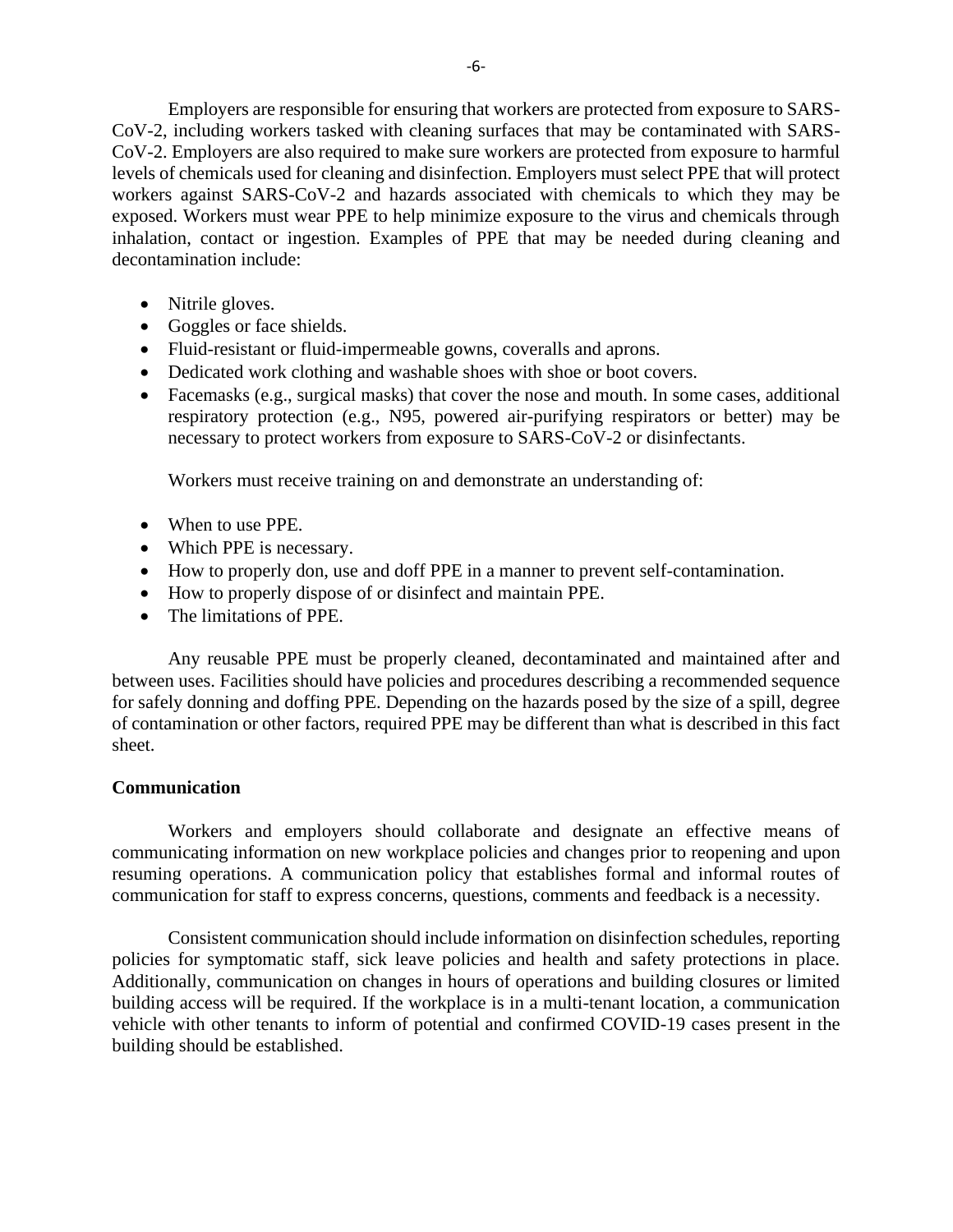# **Training**

Education and training are important tools for informing staff about workplace hazards and controls so they can work more safely and be more productive. Another role of education and training, however, is to provide staff with a greater understanding of new workplace policies and changes, so that they can contribute to their development and implementation.

Education and training opportunities provide employers, managers, supervisors and workers with:

- Knowledge and skills needed to do their work safely and avoid exposure to SARS-Cov-2 that could place themselves or others at risk.
- Awareness and understanding of policies and procedures and how to identify, report and control exposure to SARS-Cov-2.
- Specialized training when their work involves unique hazards.

Staff should receive, at a minimum, awareness training on cleaning and disinfection products used in the workplace; proper handwashing; physical distancing and other workplace protections; and all related policies and procedures. For staff who will use disinfectants and cleaners, training should also include proper use, PPE, disposal and all precautionary measures.

### **Flexible Work Policies**

Employers should adopt flexible work policies that minimize exposure to and transmission of the SARS-Cov-2 virus by reducing the number of workers in a workspace at the same time. This could include telework, either full time or at regular intervals (e.g., every other day), when feasible. Flexible work policies also include staggered work schedules that have workers in an office at different times during a day.

Telework also should be considered to address the needs of workers who cannot or should not return to an office setting at this time. These include workers:

- Who are quarantined or self-quarantined due to potential exposure to SARS-CoV-2.
- Who are at increased risk for severe illness (e.g., those who are 65 or older; have heart disease, diabetes, lung disease, HIV, underlying immune disorders or compromised immune systems; or are pregnant).
- Who have a household member at increased risk for severe illness.
- Who have children whose school or care provider is closed or unavailable.

In creating flexible work policies, consideration also should be given to changes in transportation options available to workers and CDC guidance encouraging the use of forms of transportation that minimize close contact with others. For example, using regular forms of public transportation or ride sharing to go to and from work may not be feasible for some workers while the pandemic continues.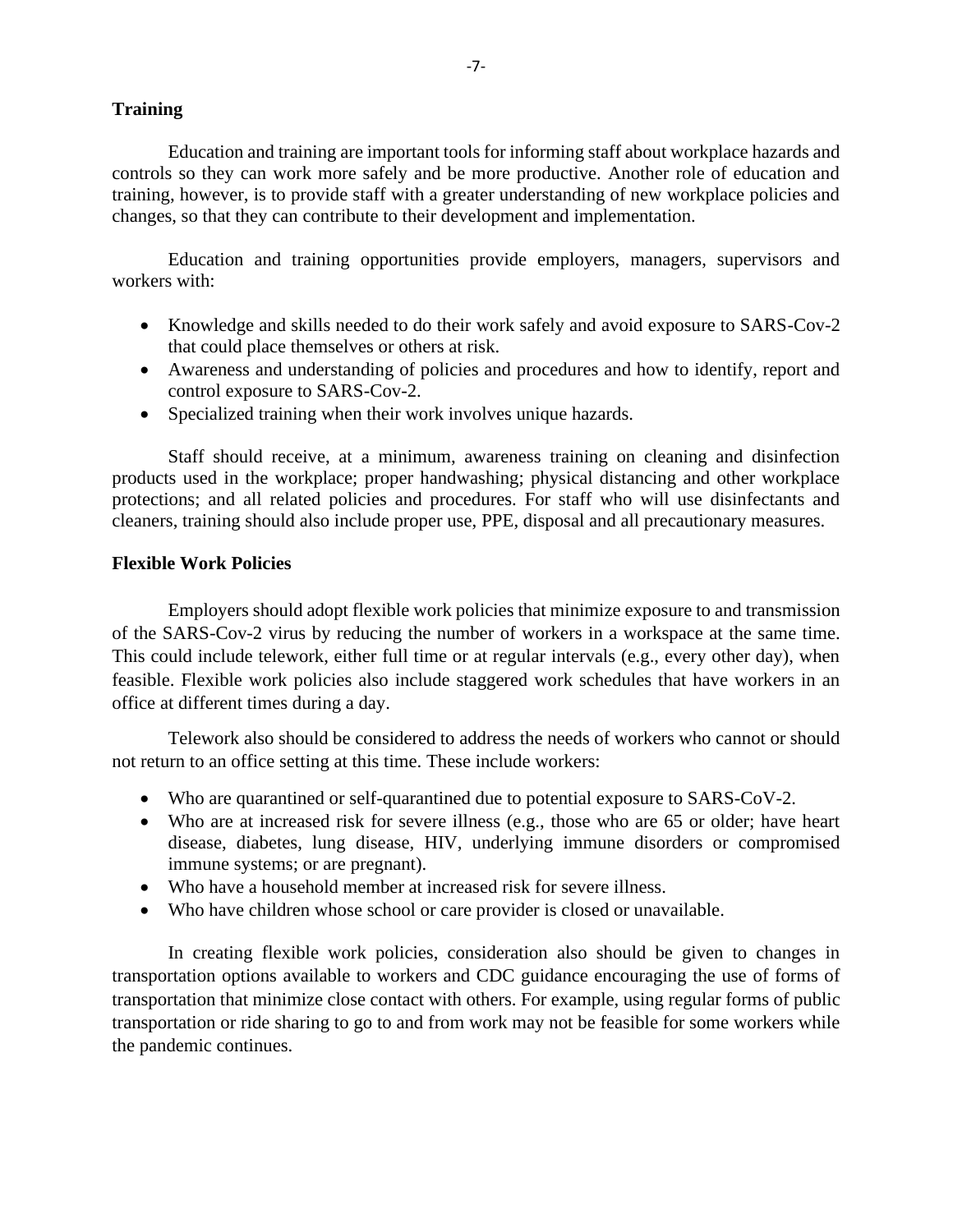# **Policies Regarding Employees Who Have Contracted, Been Exposed to or May Have Contracted COVID-19**

A combination of leave, screening and related policies may be used to limit and address workplace exposure to individuals who have or may have contracted COVID-19.

#### *Paid Sick Leave Policies*

Sick leave policies during a pandemic have a major impact on safety and health. If employers do not offer paid sick leave, workers may come to work sick. This is a major risk factor for office staff. That is why the CDC recommends establishing non-punitive, emergency sick leave policies.

To overcome this, employers should provide paid sick leave for all employees and ensure leave policies are flexible and consistent with public health guidance related to individuals who have been diagnosed with, are exhibiting symptoms of or have been quarantined because of COVID-19. Government employers also should not deny any workers federally required, emergency paid sick leave by classifying them as emergency responders. Government workers are otherwise entitled to this leave through the end of 2020.

#### *Screening and Stay-at-Home Policies*

Policies that may be adopted to determine whether employees may have contracted COVID-19 include asking symptom screening questions before or upon arrival at the workplace, taking employees' temperature and requiring employees to be tested for COVID-19. Any screening also should apply to visitors to a workplace. Employers may require employees exhibiting symptoms of COVID-19 to leave the workplace and stay home from work. Similarly, employers may ask employees calling out sick whether they are exhibiting symptoms of COVID-19. The U.S. Equal Employment Opportunity Commission (EEOC) has issued guidance that these policies are permitted under federal law.

Screening questions about COVID-19 symptoms should be consistent with CDC and other guidance from public health and medical professionals. Questions may need to change as understanding of the disease evolves. According to current CDC guidance, symptoms may include fever or chills, cough, shortness of breath or difficulty breathing, fatigue, muscle or body aches, headache, new loss of taste or smell, sore throat, congestion or runny nose, nausea or vomiting and diarrhea. Policies and procedures must be implemented to protect the confidentiality of each employee's personal health information, including answers to screening questions and temperature. Failure to do that could violate an employee's right to medical privacy.

For employees who have a confirmed diagnosis, policies should specify how long a worker should remain on leave, consistent with current medical recommendations. Current guidance provides that someone with COVID-19 should remain in isolation until: (1) there has been no fever for three days without taking fever-reducing medication (e.g., ibuprofen); (2) respiratory symptoms have improved; and (3) at least 10 days have elapsed since symptoms began. The same guidance would apply to someone who has been required to stay home due to exhibiting symptoms, unless she has subsequently tested negative.